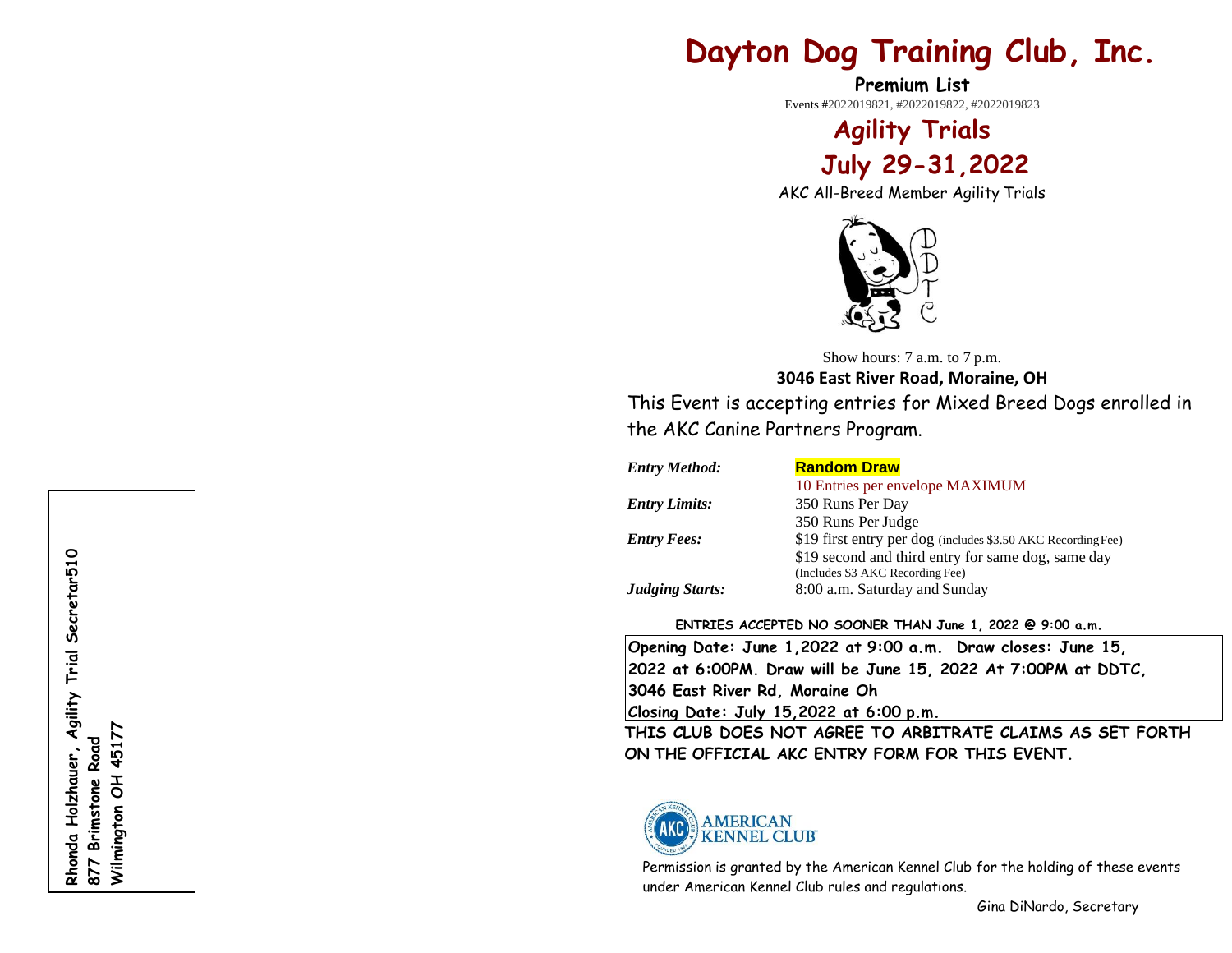# **LODGING**

# **AKC Agility Trials**

Presented by **The Dayton Dog Training Club, Inc.**

(Member of the American Kennel Club)

### **Club Officers**

President…….........................Corky Andrews 5260Wheaton St., Dayton, OH 45429 VP……..……..…. …..Anita Eisthen, 10010 Bennington Dr., Cincinnati OH 45241 Financial Secretary…...…Sue Morgan,15499 Providence Rd., Brookville,OH 45309 Treasurer….………………....Sherry Priddy, 5540 Worley Rd, Tipp City OH 45371 Corresponding Secretary………….Mike Scott, 88 Urbana Ave., Dayton, OH 45404

### **Board of Directors**

Linda Bingman \* Darlene Rak \* Caryn Schill \* Lucy Hayes

### **Agility Trial Chair**

Rita Drewry 111 Turner Dr. Lebanon, Oh 45036 [ritadrewry21@roadrunnercom](mailto:wetry4par@aol.com)

### **Event Committee**

Patty Steele-Scott, Ron Seiter, SaraDeem, Denny Shook, Ron Seiter

Sandy Kistler, Ken Kistler

## **Agility Trial Secretary**

Rhonda Holzhauer 877 Brimstone Rd. Wilmington, OH 45177 937-231-7196 Email: rhondaholzhauer@gmail.com Veterinarian on Call: **Dayton Emergency Veterinary Clinic** 2714 Springboro Pike, Dayton, OH 937-293-2714

*Exhibitors should follow their veterinarians' recommendation to assure their dogs are free of internal and external parasites, any communicable diseasesandhave appropriatevaccinations.*

# **VENDORS**

If you are interested in participating as a vendor at this trial, please contact: Lucy Hayes: email [lucy2317@aol.com](mailto:lucy2317@aol.com)

|                                                                            | Knights Inn<br>I-75 & St. Rt. 725, 185 Byers Rd.<br>(South) (937) 859-8797 |
|----------------------------------------------------------------------------|----------------------------------------------------------------------------|
| Red Roof Inn<br>Exit-44, I-75 & St. Rt. 725W (South)<br>$(937) 866 - 0705$ |                                                                            |
| <b>Red Roof Inn (NEW)</b>                                                  | Comfort Inn                                                                |
| 2450 Dryden Rd. close to DDTC                                              | 15 Sharts Road, Springboro, OH (South)                                     |
| <b>Dayton, OH 45436</b>                                                    | 937) 898-1054                                                              |
| Days Inn                                                                   | Quality Inn                                                                |
| 1944 Miamisburg Centerville Rd                                             | 250 Byers Road (South)                                                     |
| (South) (855)-238-1590                                                     | (937) 865-0077                                                             |
| Studio 6                                                                   | Super 8                                                                    |
| 8101 Springboro Pike, I-75 at Exit #44                                     | 155 Monarch Lane, I 75 Exit 44,                                            |
| $(937)$ 434-8750                                                           | (South) (937)-866-5500                                                     |
| Drury Inn                                                                  | Drury Inn                                                                  |
| 3220 Village Drive Franklin Ohio                                           | 6616 Miller Lane Dayton Ohio                                               |
| $(South) (513) - 425 - 6650$                                               | (North) (937)-454-5200                                                     |
|                                                                            | *****Please check with motels to confirm their pet policy *****            |

# **DIRECTIONS TO TRIAL** -- From I-75 take Dryden Road Exit-50A.

At the end of the exit ramp, turn West onto Dryden Road (right turn if you came from the north; left if you came from the south) and go to the traffic light at Arbor Boulevard. Turn left onto Arbor Boulevard and go until it ends at River Road. Turn left onto River Road and go approximately seven - tenths of a mile (Passing Mandalay Banquet Center). Orbit Industrial Park building is the last building on the left just before the pond. Look for the Dayton Dog sign, then turn left into parking lot

### **FOOD WILL BE AVAILABLE FOR WORKERS ON SITE**

# RV camping on site, no hook ups, must be self contained.

**Contact Nita Taylor (nitaszoo@yahoo.com) for reservation**

#### \*\*\***Please remember to clean up after your dog at the motels and at the show site**!!!\*\*\*

For those of you staying in area motels, please follow these simple rules. Our ability to hold future trials may depend on your cooperation.

- 1. Always clean up after your dog and dispose of the waste in appropriate receptacles
- 2. Never leave your dog unattended in aroom (even if crated).
- 3. If you allow your dog on the furniture please use a sheet or blanket to protect it.
- 4. If you groom, do it outside and pick up and dispose of the hair.
- 5. Report any and all damage (including stains) to your host and arrange to provide for compensation if repairs, cleaning, etc. are required.
- 6. Keep dogs on leash at all times when outsideyour room.
- 7. **Any complaints from the motels will be reported toAKC**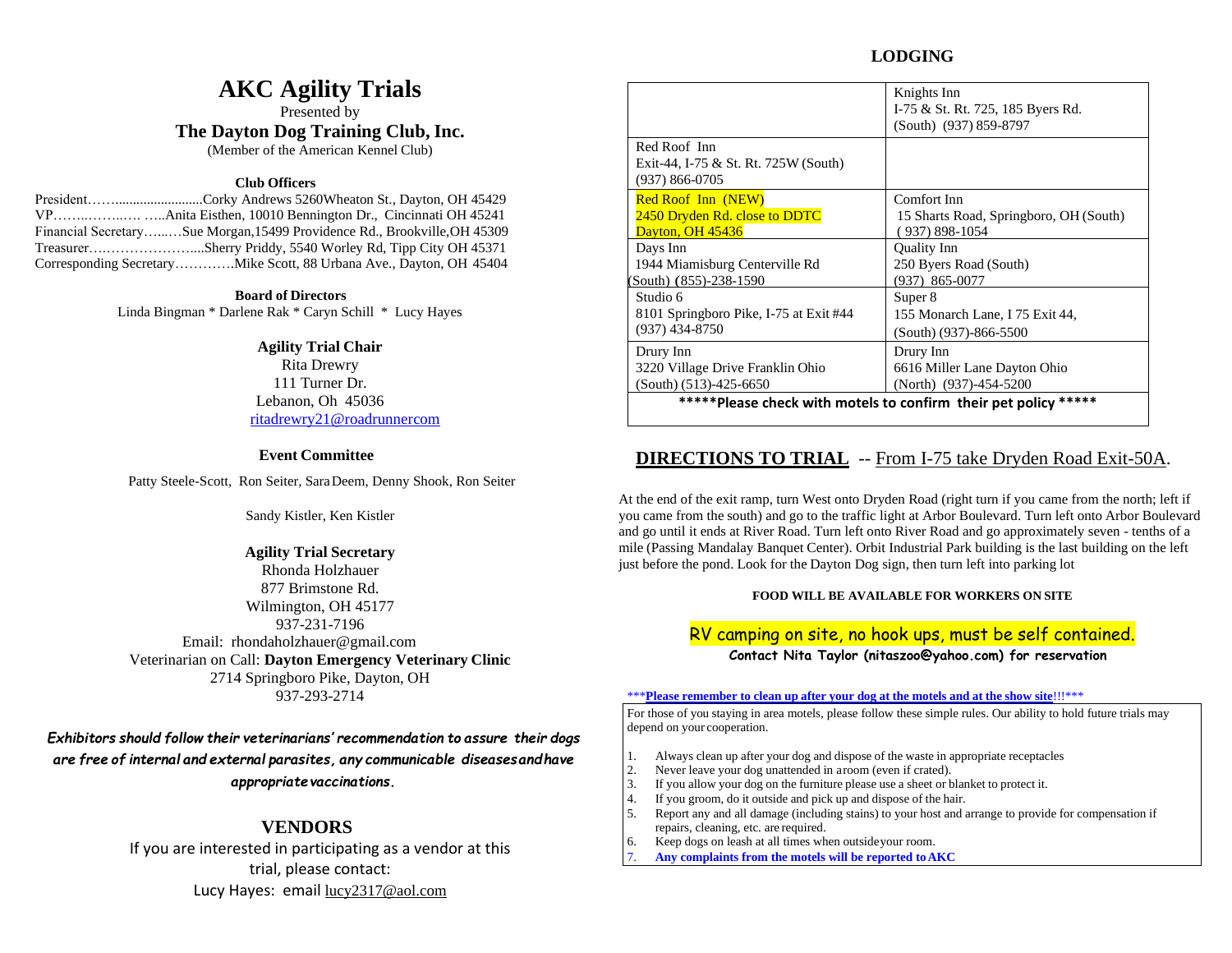# Agility Regulations

Telegraph, telephone and unsigned entries or entries without fees cannot be accepted. Entries NOT on Official AKC Agility Entry Forms or photocopies of Entry Forms without the Agreement and Rules on the reverse side of the Official AKC Entry Form are NOT ACCEPTABLE. Express Mail entries must include signature permitting them to be left at the Secretary's address without the recipient's signature. If no recipient is present to sign the receipt, entries may be returned to the sender.

**Bitches in Season will not be admitted to the trial**. **An**y exhibitor with a bitch entered which is in season on the trial date will be refunded entry fee for that particular bitch. Notification must be in the hands of the Trial Secretary not later than 9:00 a.m. on the day of the trial.

Injured dogs: Any exhibitor with a dog that is injured prior to the trial date will be refunded the entry fee minus \$6.00 per run for that particular dog, upon written certification by a veterinarian. Notification must be in the hands of the Trial Secretary not later than 9:00 a.m. on the day of the trial.

Make check and money orders payable to Dayton Dog Training Club, Inc. Canadian exhibitors must make fees payable in U.S. funds. DDTC assumes no responsibility for cash sent through the mail. Postdated or returned checks do not constitute a valid entry fee. The secretary will add a collection fee of \$15.00 to the amount of each returned check.

Declination of entries: DDTC may decline any entries and may remove any dog on account of disease, viciousness, or other cause and no one shall have any claim against DDTC or any official thereof. No entry shall be made and entry shall be accepted which specifies any conditions as to its acceptance.

Error on the entry forms: Owners are responsible for errors and legibility in making out entry forms, whoever may make such errors, and no entry fee will be refunded in the event of such errors or cancellation of entries after the published closing date. Please type or print carefully the information on entry forms to eliminate errors.

Please include instructions as to what you wish to do with your entry if you cannot get in all the classes and days you entered. Entries will be acknowledged as soon as possible after the entry is received if you include an email address or postcard. Entries will be acknowledged after entries close with identification cards and judging program. Should such acknowledgment not be received by the exhibitor within a reasonable time, please notify the trial secretary.

Entry fees shall not be refunded in the event the dog is absent, disqualified, excused by the judge, or banned from competition by action of the Agility Committee. If because of weather, riots, civil disturbances or any other acts beyond the control of the management of the trial it is impossible to open or to complete the trial, no refund of entry fees will be made.

Exhibitors must be governed by any rules or regulations of civil authorities and/or building or location restrictions.

Dogs must be ready for judging. DDTC will not be responsible and is not obligated to furnish any service for notifying exhibitors or their agents of class judging. Judges need not wait for any dog holding up a class. Owners or agents alone are responsible for the presence of their dogs in the judging ring. All dogs present must be held on leash or confined to their crates except when being judged or in the warm-up area.

Exhibitors alone are responsible for the behavior of their dogs and/or children. Any exhibitor whose dogs and/or children create unnecessary disturbances or repeatedly engage in unsafe or disruptive behavior may, at the direction of the Agility Committee, be asked to leave the trial site. In such a case, no refund of any entry fees paid will be made.

No grooming will be allowed inside thebuilding.

Training collars including pinch collars, electric and dummy electric, Gentle Leaders or Halti collars are prohibited on the trial grounds.

#### **Day to Day Move-ups will be allowed, must be to secretary 30 minutes after last class on prior day.**

*Wait List for Withdrawn Entries after the Closing Date/Time*: DDTC *is offering a Wait List to fill*  openings created by withdrawn entries after the trial's closing date/time. A maximum of 20 entries will be placed *on the club's wait list. All entries, including wait listed entries, must be received by the Trial Secretary prior to July 15, 2022. Any entries withdrawn that are received by, July 24, 2022 at 6 pm will be replaced by a wait listed entry if any are available. If a withdrawn entry is replaced by a wait listed entry, a full refund will be issued for the withdrawn entry. Any wait listed entry that does not move off the wait list into the trial by July 24, 2022 at 6 pm will receive a full refund.*

# **Judge**

Ronald McClelland 3183 Basil Western Rd. Baltimore, OH 43105  **Ring Assignments**

**Friday, Saturday & Sunday, July 29-31 2022, Agility Classes:**  Friday-Premier JWW & Std, Exc/Master regular/preferred classes……R McClleland Saturday-FAST, All regular/preferred classes…… R McClleland Sunday- T2B, All Regular /Preferred Classes ….. R McClleland

# **Ring Size 97'x85'**

**Running surface 3/4" turf**

### **Building is climate controlled with indoor crating area**

**Running Order: All days will be Tall to Small (unless numbers require a mix of heights, example: 24-20-16-12-8-4)**

**Friday** – Master/Ex **JWW**, Premier **JWW**, Premier **STD,** Master/Ex **STD Saturday** – **FAST**, Master/Ex,**JWW & STD,** Open, Novice **STD,** Open, Novice **JWW Sunday-T2B,** Master/Ex,**JWW & STD,** Open, Novice **STD,** Open, Novice **JWW**

#### **Course familiarization and Warm-ups**

- ❖ Handlers in all classes are permitted to walk the course without the dog prior to the start of the class. The walk-through allows handlers to plan their strategy for running the course. A judge's briefing will be held prior to each class.
- ❖ A warm-up area with a regulation jump will be provided for each ring.
- ❖ 24" Weave Poles will be used at the trial.
- ❖ Rubberized Contacts
- ❖ Break-away Tire

# **Fees**

**\$19 First Entry and \$19 for 2nd, 3 rd , 4th Entry (Includes the \$3.50 and \$3.00 AKC Recording Fees) Junior Handler fee: \$10.00 per run Make checks payable to DDTC and mail entriesto:**

**Rhonda Holzhauer 877 Brimstone Rd. Wilmington OH 45177**

#### **Prizes and Awards**

- $\bullet$  Ribbons will be awarded to the 1<sup>st</sup> through 4<sup>th</sup> place dog in each jump height in each class, provided they have earned a qualifying score.
- ❖ Qualifying ribbons will be awarded to each dog earning a qualifying score.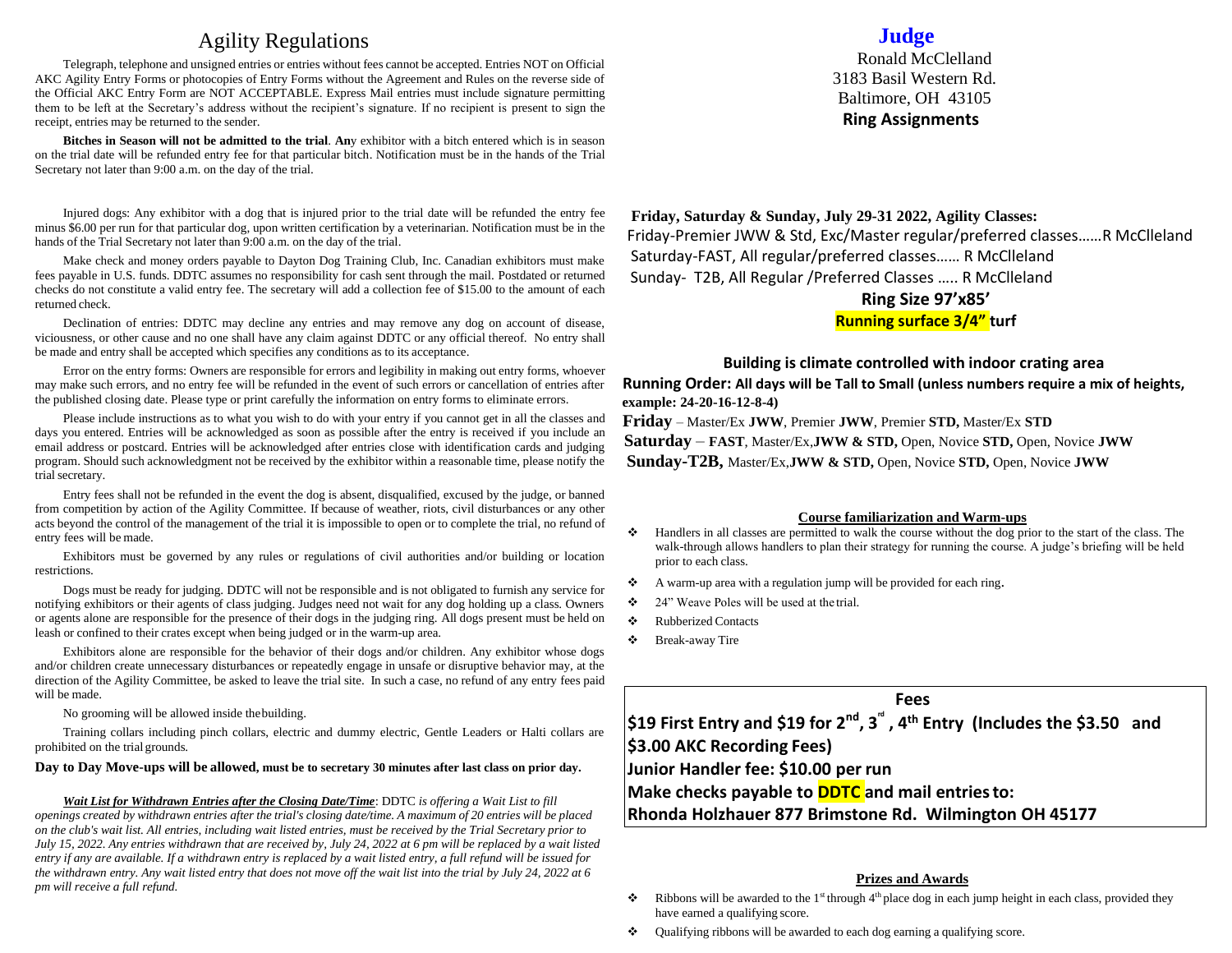#### **Dogs Eligible to Enter**

This Agility Trial is open to all dogs 15 months of age or older that are registered with the American Kennel Club, or have AKC Limited registration, or are of a registerable breed that have obtained an AKC ILP/PAL number or an AKC Canine Partners listing number. Dogs of a registerable breed with an acceptable foreign registration number are eligible to participate subject to Ch., 11, Sec 1 of Dog Show Rules. Bitches in season, aggressive dogs, dogs that are blind or deaf or suffering from any deformity, injury or illness which may affect its physical or mental performance are not eligible to participate. Spayed bitches and neutered males are eligible to participate. Mixed breed dogs that have been listed with AKC Canine Partners may participate provided their listing number has been recorded on the entry form and the trial-giving club is offering the optional mixed breed classes.

#### **Regular Titling Classes-Standard and Jumpers WithWeaves**

**Novice Agility & Novice Jumpers With Weaves Classes Open Agility Class Open Jumpers with Weaves Class Agility Excellent "A" Class Excellent Jumpers with Weaves "A" Class Master Agility Excellent "B" Class Master Excellent Jumpers with Weaves "B"Class**

#### **Preferred Agility Classes—Standard and Jumpers With Weaves**

**Novice Agility & Novice Jumpers With Weaves Preferred Classes Open Agility Preferred Class Open Jumpers with Weaves Preferred Class**. **Agility Excellent "A" Preferred Class Excellent Jumpers with Weaves "A" PreferredClass Master Agility Excellent "B" Preferred Class Master Excellent Jumpers with Weaves "B" Preferred Class**

#### **ENTERING A MIXTURE OF REGULAR AND PREFERRED CLASSES WITHIN THE SAME TRIAL WEEKEND MULTIPLE JUMP HEIGHTS WITHIN THE SAME TRIAL DAY**

Effective January 1, 2020, exhibitors may enter a mixture of both Regular and Preferred classes on the same trial day and/or during a trial weekend. Any mixture of Regular and Preferred classes is allowed. Please note that if a dog qualifies in Regular Master Standard and Preferred Master JWW (or vice versa) on the same trial day, then NO Double Q shall be earned toward either the MACH or PACH title. The Double Q still requires that Standard Agility and Jumpers With Weaves be either both Regular OR both Preferred on the same trial day. Additionally, within the same Regular or Preferred classes, a dog may now be entered in multiple jump heights within the same trial day. For example, the same dog may now be entered in 20-inch Master STD/JWW while also entered in 24C-inch Premier STD/JWW on the same trial day. A separate entry form must be submitted when the same dog is being entered in a mixture of Regular and Preferred and/or different jump heights within the same trial weekend thereby clearly indicating which class(es) and/or jump heights belong together for each trial day of the weekend.

#### FIX AND GO ON (FNG)

As of January 1, 2020, Fix and Go On will be offered on a one-year pilot basis in order to give AKC time to evaluate its impact. FNG allows exhibitors to immediately reattempt an obstacle at any time while on course when the dog's performance of an obstacle is not to their expectation. This allows the dog to successfully complete the obstacle then finish the course or leave the ring on a positive note. Using FNG will result in a non-qualifying score. Fix and Go On is not pre-entered; rather, it occurs during the course of the run

#### ENTERING FOR EXHIBITION ONLY (FEO)

As of January 1, 2020 FEO may be offered at the option of the host club. FOE will allow exhibitors to work with their dogs in a trial environment. FEO is only allowed in FAST or T2B classes. Competitors must enter in T2B or FAST. Participation in FEO is non-qualifying.

~FOE runs are treated as trial entries, The exhibitor must enter the class prior to the closing date, pay class entry fee and the Trial secretary must record the entry in the Trial catalog as part of the results for that class.

~Dogs may be entered in any jump height for FEO runs. If entered in an ineligible jump height, the team is committed to FEO for that run and must declare FEO on the start line. Day of show jump heights changes are not allowed.

~The exhibitor must declare FEO in the ring prior to leading out. FEO may be declared earlier (when checking in at gate)

~Toys are allowed in the ring, Toys must be non-audible, Toys may not leave the handlers hand, Toys that roll freely cannot be used.

~Food and treats are not allowed in the ring.

~FEO should be utilized for the benefit of the dog and not as a punitive correction. Harsh verbal and or physical corrections shall not be tolerated. Any determination of harshness by the judge shall be immediately whistled and the handler will be dismissed from the ring.

~A judge must monitor the entire run. Judges can stop the run at any time.

#### **Height Divisions**

Owners are responsible for entering the proper heightdivisions. Regular classes

8 Inches For the regular class dogs 11 inches and under at the withers. 12

Inches For the regular class dogs 14 inches and under at the withers 16 Inches For the regular class dogs 18 inches and under at the withers. 20

Inches For the regular class dogs 22 inches and under at the withers. 24

Inches For the regular class dogs over 22 inches at the withers.

#### 24C Inches Dogs may be entered at this height at their owner's discretion if their measurement is 22 inches and under

#### At the withers Preferred classes

- 4 Inches For the preferred class dogs 11 inches and under at the withers.
- 8 Inches For the preferred class dogs 14 inches and under at the withers.

12 Inches For the preferred class dogs 18 inches and under at the withers.

16 Inches For the preferred class dogs 22 inches and under at the withers.

20 Inches For regular class dogs over 22 inches at thewithers.

#### **Obstacles**

All obstacles used will meet the current specifications as set forth in the AKC Agility Regulations

#### **Exhibitor Information**

Exhibitors may wear shirts or insignia of their training group if they wish.

#### **Height Cards**

All handlers in AKC agility must now present an official height card for each dog entered, or have their dogs measured, prior to running in any class excluding those jumping 24", unless there is a VMO or AKC representative in attendance. All dogs without a permanent or temporary height card will have to be measured by the judge before running. Height cards are not required to be submitted to the trial secretary; however, all exhibitors should carry the original AKC official jump height card with them to each trial in order to present the card upon request.

# **Agility Pre-Trial Move-Up Form**

If your dog qualifies to move-up preceding the trial, you must fill out the form below and send either by regular mail or e-mail. The Trial Secretary **must have** the completed form by **6:00 PM on Monday, July 25, 2022**.

#### PLEASE PRINT LEGIBLY

| Moved from:                                   |          |  |            |             |  |
|-----------------------------------------------|----------|--|------------|-------------|--|
| Circle:                                       | STANDARD |  | <b>JWW</b> | <b>FAST</b> |  |
| Circle Jump Height: 4" 8" 12" 16" 20" 24" 26" |          |  |            |             |  |
|                                               |          |  |            |             |  |
|                                               |          |  |            |             |  |

Owner(s) Name (Please Print):

Signature of actual owner of the dog, or duly authorized agent of the actual owner whose name I have entered abo

l,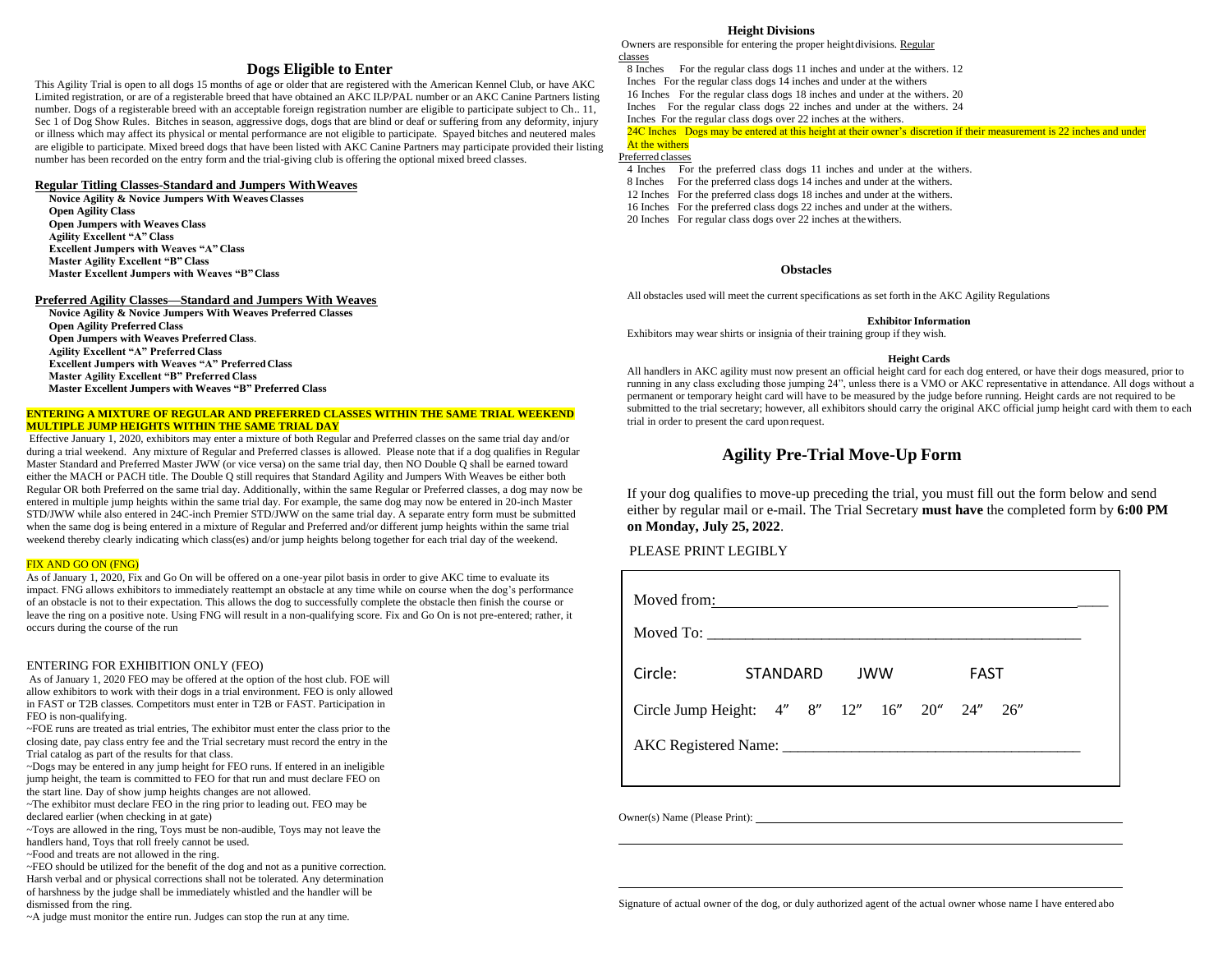

# **OFFICIAL AMERICAN KENNEL CLUB AGILITY ENTRY FORM Dayton Dog Training Club**

Event# 2022019821, 202219822 & 2022019823 Trial Opens: Jun. 1, 2021 and Closes July 15, 2022 **Junior Handler Fee-\$10.00 per run**

| Friday, Jul 29, 2022   |                                 | $\Box$ STD $\Box$ JWW $\Box$ Premier JWW $\Box_{\Gamma}$ | $\Box$ Premier |
|------------------------|---------------------------------|----------------------------------------------------------|----------------|
| Saturday, Jul 30, 2022 | $\Box$ STD $\Box$ JWW           | $\Box$ <code>FAST</code>                                 |                |
| Sunday, Jul 31, 2022   | $\Box$ ST $\Box$ JWW $\Box$ T2B |                                                          |                |

Daily Entry Fee: 1st run \$19; \$19 each additional run-2<sup>de</sup> & 3<sup>rd</sup>, & 4th

**Make checks payable to: DDTC; Mail to: Rhonda Holzhauer 877 Brimstone Rd. Wilmington OH 45177**

**IMPORTANT: Carefully read instructions before filling out! ENTRY FEE ENCLOSED** DD

# Choose Either Regular OR Preferred Classes

*Circle one jump height, and circle class selections: Only one selection per class (STD, JWW, T2B )*

| <b>REGULAR Classes</b>                  | <b>PREFERRED Classes</b>               |  |  |
|-----------------------------------------|----------------------------------------|--|--|
| 4" 8" 12" 16" 20" 24" 24C"              | $8"$ 12" 16"<br><b>A</b> "<br>20"      |  |  |
| <b>STD</b> NovA NovB Open Exc Master    | NovP OpenP ExcP MasterP<br><b>STD</b>  |  |  |
| <b>JWW</b> NovA NovB Open Exc Master    | NovP OpenP ExcP MasterP<br><b>JWW</b>  |  |  |
| <b>T2B T2B T2B</b><br>Premier           | T2B T2B T2B Premier                    |  |  |
| <b>FAST Nov A Nov B Open Exc Master</b> | <b>FAST NovP OpenP ExcP</b><br>MasterP |  |  |

#### **Non-Regular Classes**

| This Dog Needs To Be Measured ∐Yes              | $\Box$ No | <b>SEX</b>     | <b>HEIGHT AT WITHERS</b> |
|-------------------------------------------------|-----------|----------------|--------------------------|
| <b>BREED</b>                                    |           | <b>VARIETY</b> | CALL NAME                |
| AKC <sup>®</sup> NAME (INCLUDE AKC TITLES ONLY) |           |                |                          |

DATE OF BIRTH

PLACE OF BIRTH (LISTCOUNTRY)

AKC® NAME (INCLUDE AKC TITLESONLY)

 $AKC^*$  NO  $\Box$ 

ILP NO. □ PAL NO. □

FOREIGN REG. NO & COUNTRY  $\square$ 

**BREEDER** 

**SIRE** 

DAM

**ACTUAL OWNERS** 

AKC Rules, Regulations, Policies and Guidelines are available on the American Kennel Club Web site, [www.akc.org.](http://www.akc.org/)

### **AGREEMENT**

I (we) agree that the club holding this event has the right to refuse entry for cause which the club shall deem sufficient. In consideration of the acceptance of this entry and of the holding of this event and of the opportunity to have the dog judged and to win prizes, ribbons, or trophies, I (we) agree to hold the AKC, the event-giving club, their members, directors, governors, officers, agents, superintendents or event secretary and the owner and/or lessor of the premises and any provider of services that are necessary to hold this event and any employees or volunteers of the aforementioned parties, and any AKC approved judge, judging at this event, harmlessfromanyclaimforlossorinjurywhichmaybeallegedtohavebeencauseddirectly orindirectly toanypersonorthingby the act of this dog while in or about the event premises or grounds or near any entrance thereto, and I (we) personally assumee all responsibility and liability for any such claim; and I (we) further agree to hold the aforementioned parties harmless from any claim for loss, injury or damage to this dog.

Additionally, I (we) hereby assume the sole responsibility for and agree to indemnify, defend, and save the aforementioned parties harmless from any and all loss and expense (including legal fees) by reason of the liability imposed by law upon any of the aforementioned parties for damage because of bodily injuries, including death at any time resulting therefrom, sustained by any person or persons, including myself (ourselves), or on account of damage to property, arising out of or in consequence of my (our) participation in this event, however such, injuries, death or property damage may be caused, and whether or not the same may have been caused or may be alleged to have been caused by negligence of the aforementioned parties or any of their employees or agents, orany other persons.

I (WE) AGREE THAT ANY CAUSE OF ACTION. CONTROVERSY OR CLAIM ARISING OUT OF OR RELATED TO THE ENTRY. **EXHIBITION OR ATTENDANCE AT THE EVENT BETWEEN THE AKC AND THE EVENT-GIVING CLUB (UNLESS OTHERWISE STATED IN ITS PREMIUM LIST) AND MYSELF (OURSELVES) OR AS TO THE CONSTRUCTION, INTREPRETATION AND EFFECT OF THIS AGREEMENT SHALL BE SETTLED BY ARBITRATION PURSUANT TO THE APPLICABLE RULES OF THE AMERICAN ARBITRATION ASSOCIATION. HOWEVER, PRIOR TO ARBITRATION ALL APPLICABLE AKC BYLAWS, RULES, REGULATIONS AND PROCEDURES MUST FIRST BE FOLLOWED AS SET FORTH IN THE AKC CHARTER AND BYLAWS, RULES, REGULATIONS, PUBLISHED POLICIES AND G U I D E L I N E S .**

# **INSTRUCTIONS**

Handlers may opt to enter in a higher **height division** for all **Regular** titling classes, but not in a division lower than their proper height division. Dogs entered in the **Preferred** classes **must** compete at the required jump height and **may not** compete in a jump height division**higherorlower**than their properheight division.

All dogs that have not been officially measured for an **Agility Jump Height Card** may still compete; however, they must be measured by *a* Judge of record, an Agility Field Representative, or a Volunteer Measuring Official, prior to running. If measured by the Judge of record, that measurement will be valid for this trial *or back-to-back trials* only. If a measurement is necessary, it is the exhibitor's responsibility to have their dog(s) measured prior to running.

**SM** Dogslistedinthe**AKCCaninePartners** programmaybeeligibletoenterall-breedAKCagilitytrials attheclub's option.These dogs should be listed as All American Dog and must include their AKC number on the entry form and check the AKC No. box.

**Junior Handlers** should enter their Junior Handler number on the front of this form. Should you not have your Junior Handler number, it may be obtained from the American Kennel Club (919) 233-9767. If the Junior Handler is not the owner of the dog identified on the face of this form, what is the relationship of the Junior Handler to the Owner?

# **Exhibitor or owner MUST sign on the signature line beneath the instructions.**

I CERTIFY that I am the actual owner of the dog, or that I am the duly authorized agent of the actual owner whose name I have entered above.Inconsideration oftheacceptance ofthis entry,I(we)agreetoabideby therules andregulations oftheAmerican Kennel Club in effect at the time of this event, and by any additional rules and regulations appearing in the premium list for this event, andfurtheragreetobeboundbythe"Agreement"printedonthereversesideofthisentryform.I(we)certifyandrepresentthatthe dog entered is not a hazard to persons or other dogs. This entry is submitted for acceptance on the forgoing representation and agreement. I (we) agree to conduct myself (ourselves) in accordance with all such Rules and Regulations (including all provisions applying to discipline) and to abide by any decisions made in accord with them.

**SIGNATURE** of owner or his agent duly authorized to make this entry.

# *SIGN HERE*

|                     |                                   | Telephone Number:      |        |                  |
|---------------------|-----------------------------------|------------------------|--------|------------------|
| OWNERS ADDRESS      | <b>LINEWADDRESS</b>               |                        |        |                  |
|                     |                                   | Email Address:         |        | $\Box$ New Email |
| CITY, STATE ZIP + 4 |                                   |                        |        |                  |
|                     |                                   | In Case of Emergency - |        |                  |
| HANDLER             | ENTER JR. HANDLER # if applicable | Name:                  | Phone# |                  |